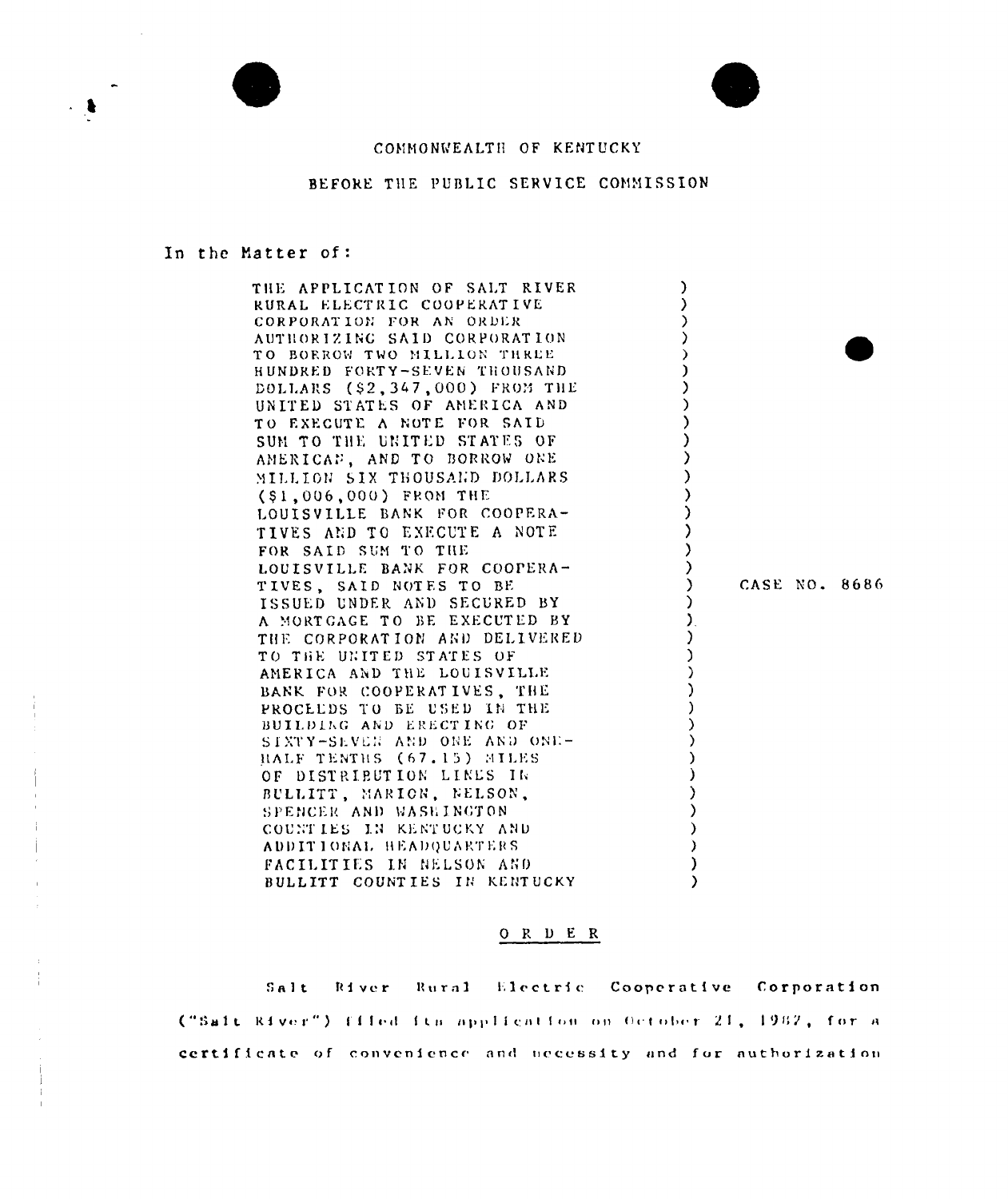to borrow \$2,347,000 from the United States of America Rural Electrification Administration ("REA") and \$1,006,000 from the Louisville Bank for Cooperatives, and to execute its notes as security therefor. The funds acquired by these borrowings are to be used to make system improvements and to extend service to new customers. These improvements and additions, which are estimated to cost \$4,555,055, are more specifically described in the application and record. The additional funds exceeding the amount to be borrowed will come from internal sources.

The Commission, by Order dated November 15, 1982, requested additional financial and construction informatiion. Salt River filed the additional information pertaining to construction on December 17, 1982, but declined to furnish the additional information pertaining to financial matters, citing a recent decision of the Franklin Circuit Court regarding "loan applications jurisdiction." However, the case cited by Salt River refers only to REA loans. Accordingly, the Commission on April 14, 1983, requested information regarding the Louisville Bank for Cooperatives' portion of the proposed borrowing. This information was received April 27, 1983.

The Public Service Commission, after consideration of the application and all evidence of record and being advised, is of the opinion and finds that:

The Order issued by the Franklin Circuit Court on  $1.$ November 12, 1982, in Case No. 80-CI-1747, West Kentucky Rural Electric Cooperative Corporation v. Energy Regulatory Commission, precludes the Commission from assuming jurisdiction

 $-2-$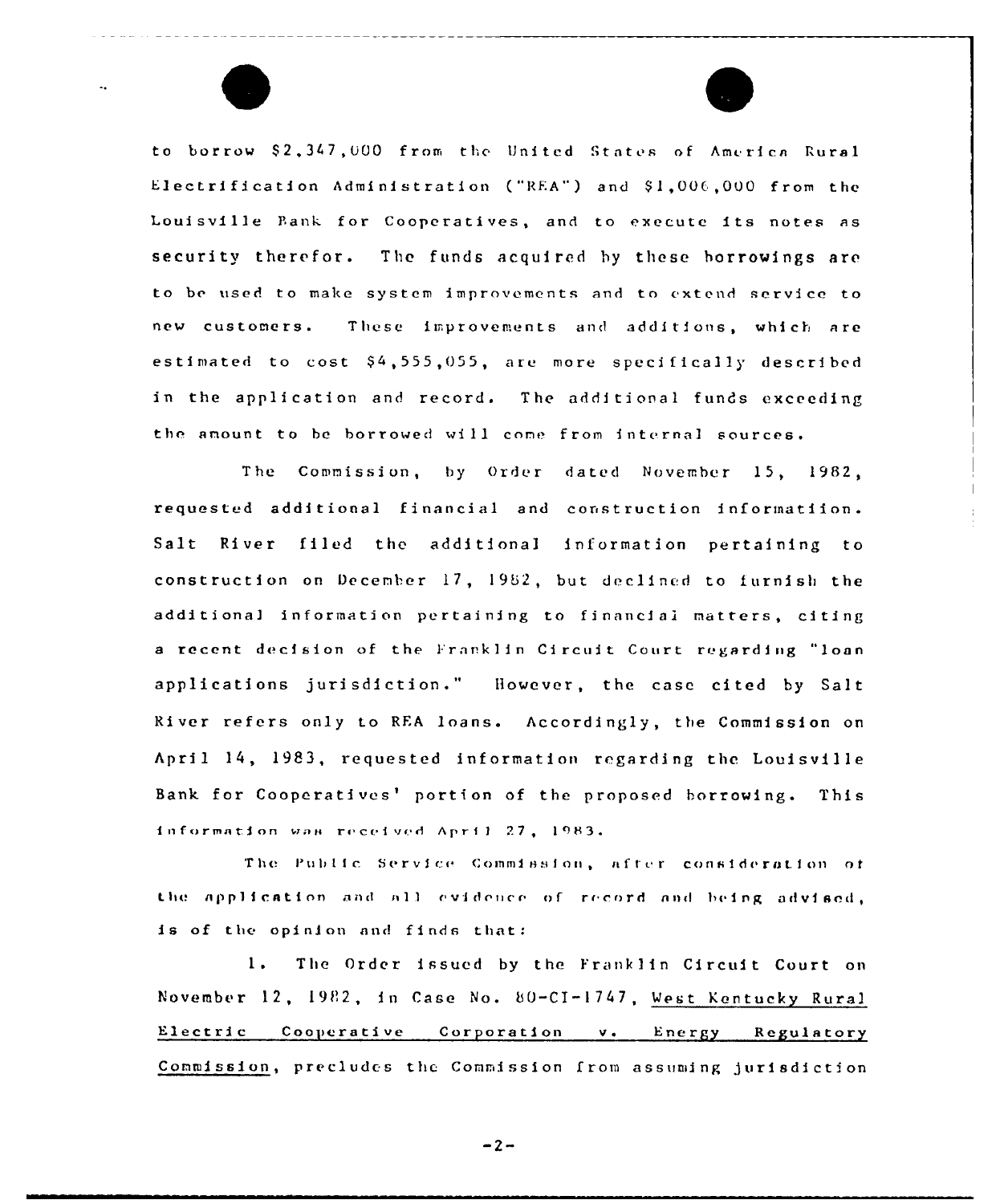

over the borrowings by Salt River from REA pursuant to the provisions of KRS 278.300(10). However, the Commission continues to have jurisdiction over all financing by utilities from lenders other than REA.

 $2.1$ Approximately 50 percent of Salt River's members are located in Bullitt County, and the present leased warehouse space there only affords space for nine linemen who serve the Bullitt County Area. The addition of a branch office and additional warehouse facilities in Bullitt County will greatly benefit the customers in the area and will materially contribute to the furnishing of convenient and reliable service.

3. The present warehouse facilitiy located adjacent to the Bardstown headquarters office is small and overcrowded. A vehicle maintenance area is needed to eliminate contracting vehicle maintenance to outside garages. Land for expansion at this location is not available but space is owned and available at an existing pole yard area about one mile from Bardstown.

 $4.1$ The construction of new lines and improvements to existing lines and facilities will enable Salt River to serve approximately 2,400 new customers within the next 2 years and to eliminate the overloading of existing facilities so as to better serve existing customers.

Public convenience and necessity require that such 5. construction as is proposed in the application and record be performed and a certificate of convenience and necessity should be granted.

 $-3-$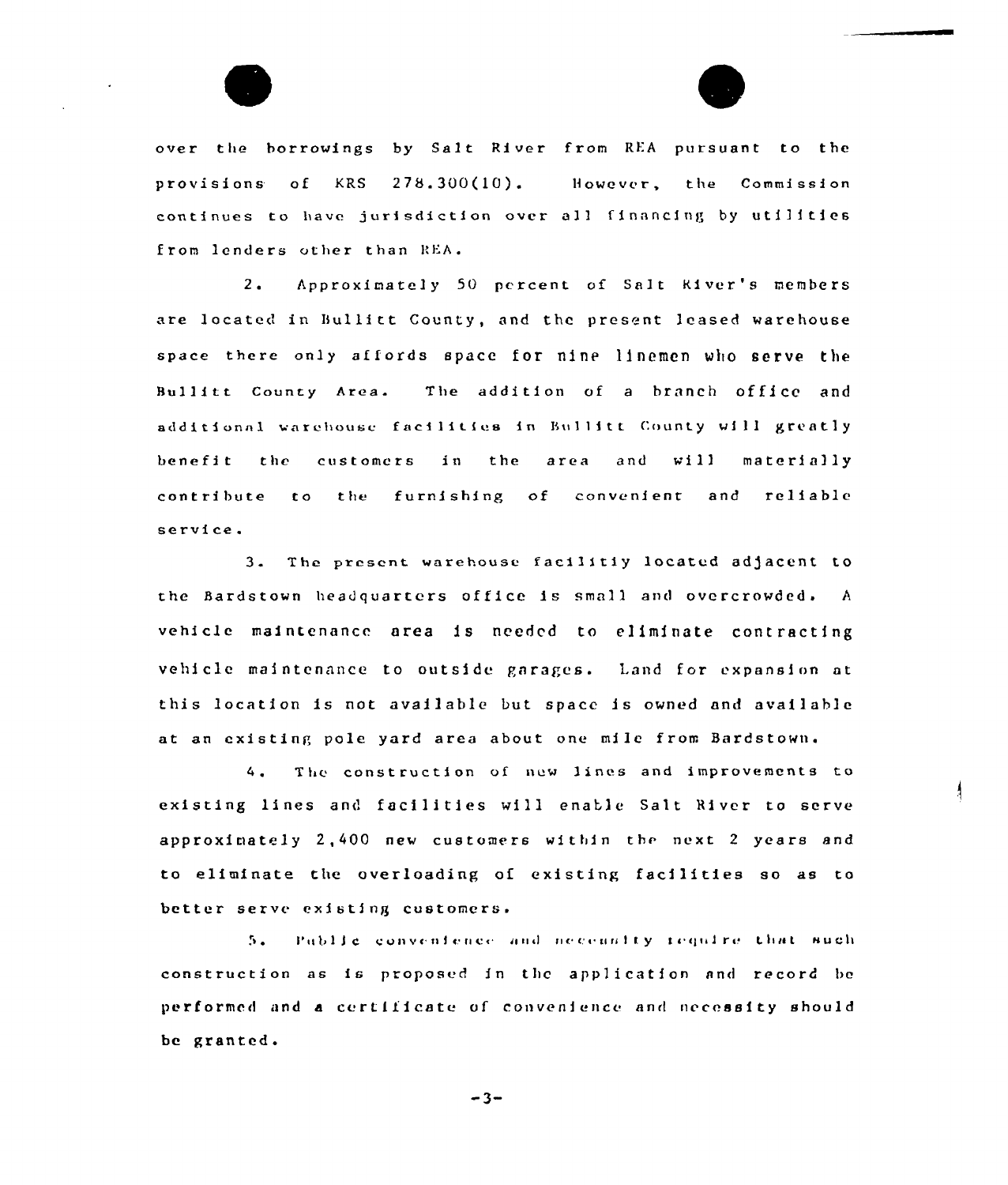6. The proposed borrowing is for lawful objects within the corporate purposes of Salt River, is necessary and appropriate for and consistent with the proper performance by Salt River of its service to the public, and will not impair its ability to perform that service.

IT IS THEREFORE ORDERED that Salt River be and it hereby is granted a certificate of convenience and necessity to proceed with the construction as set forth in the application and record.

IT IS FURTHER ORDERED that Salt River be and it hereby is authorized to borrow \$1,006,000 from the Louisville Bank for Cooperatives at an initial interest rate of approximately 11.9 percent per annum, with the rate to be variable thereafter, over a total period of 20 years.

IT IS FURTHER ORDERED that Salt kiver be and it hereby is authorized to execute its notes as security for the loan authorized herein.

IT IS FURTHER ORDERED that the proceeds from the proposed borrowing shall he used only for the lawful purposes set out in the application and record.

Nothing berein contained shall be deemed a warranty or finding of value of securities or financing authorized herein on the part of the Commonwealth of Kentucky or any agency thereof.

 $-4-$